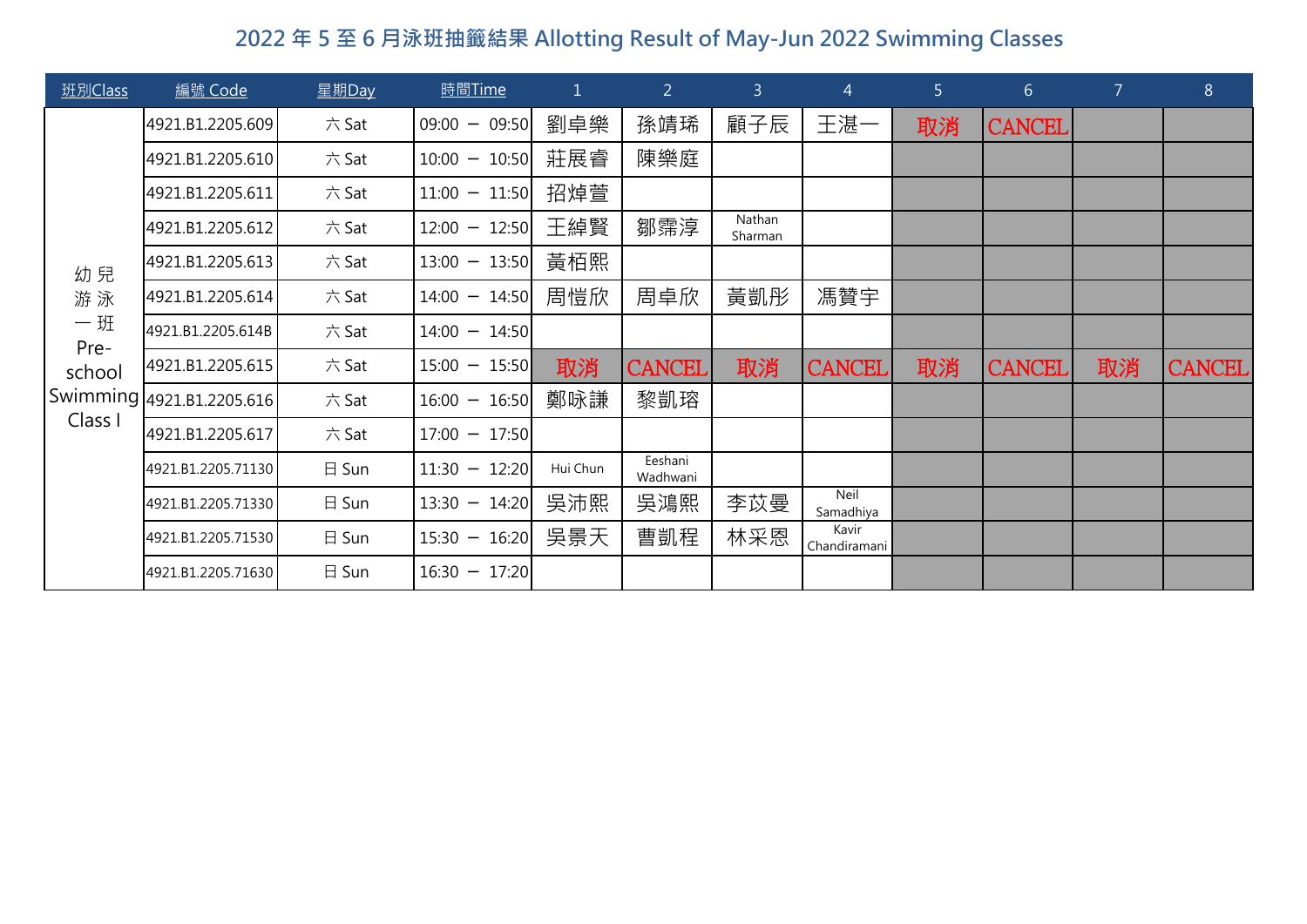| 班別Class            | 編號 Code            | 星期Day           | 時間Time          | $\mathbf{1}$        | $\overline{2}$ | 3 <sup>1</sup> | $\overline{4}$ | 5 <sup>1</sup> | 6 <sup>1</sup> | $\overline{7}$ | $8\phantom{.}$ |
|--------------------|--------------------|-----------------|-----------------|---------------------|----------------|----------------|----------------|----------------|----------------|----------------|----------------|
|                    | 4921.B2.2205.609   | 六Sat            | $09:00 - 09:50$ | Samar Jai<br>Singh  |                |                |                |                |                |                |                |
|                    | 4921.B2.2205.610   | 六Sat            | $10:00 - 10:50$ | 陳伊藍                 | 陳穎藍            |                |                |                |                |                |                |
|                    | 4921.B2.2205.610B  | 六Sat            | $10:00 - 10:50$ |                     |                |                |                |                |                |                |                |
|                    | 4921.B2.2205.611   | 六Sat            | $11:00 - 11:50$ | 徐知霆                 | 朱紋萱            |                |                |                |                |                |                |
| 幼兒                 | 4921.B2.2205.612   | 六Sat            | $12:00 - 12:50$ |                     |                |                |                |                |                |                |                |
| 游泳<br>$\equiv$ 班   | 4921.B2.2205.614   | 六Sat            | $14:00 - 14:50$ |                     |                |                |                |                |                |                |                |
| Pre-               | 4921.B2.2205.615   | 六 Sat           | $15:00 - 15:50$ | 劉馮楷                 | 陳裕             | 胡俊浩            |                |                |                |                |                |
| school<br>Swimming | 4921.B2.2205.616   | 六Sat            | $16:00 - 16:50$ | 張昊                  | 劉青琳            | 周玨臻            |                |                |                |                |                |
| Class II           | 4921.B2.2205.616B  | 六Sat            | $16:00 - 16:50$ |                     |                |                |                |                |                |                |                |
|                    | 4921.B2.2205.618   | 六Sat            | $18:00 - 18:50$ |                     |                |                |                |                |                |                |                |
|                    | 4921.B2.2205.71030 | 日 Sun           | $10:30 - 11:20$ | 梁楚廷                 | 林溢東            |                |                |                |                |                |                |
|                    | 4921.B2.2205.71130 | $\boxminus$ Sun | $11:30 - 12:20$ | 林紫柔                 | 楊柳傿            | 楊柳依            |                |                |                |                |                |
|                    | 4921.B2.2205.71430 | $\boxminus$ Sun | $14:30 - 15:20$ | Maximilian<br>Gross | 張敏熙            |                |                |                |                |                |                |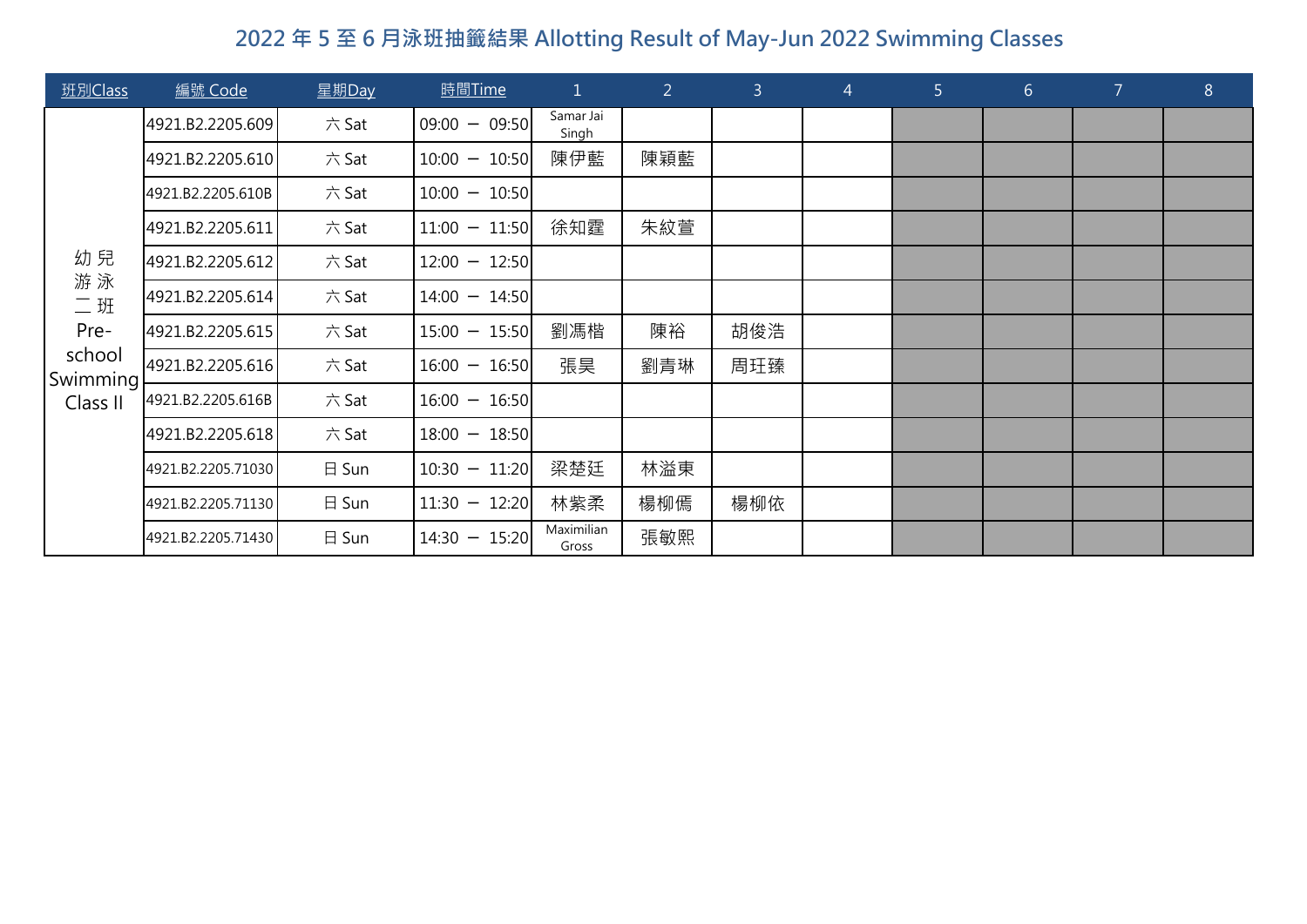| 班別Class                             | 編號 Code                     | 星期Day           | 時間Time             |                          | $\overline{2}$            | $\overline{3}$     | $\overline{4}$ | 5  | $6 \overline{6}$ | $\overline{7}$ | $8\phantom{1}$ |
|-------------------------------------|-----------------------------|-----------------|--------------------|--------------------------|---------------------------|--------------------|----------------|----|------------------|----------------|----------------|
| 兒童<br>游泳<br>初班<br>Children<br>Class | 4921.CL.2205.609            | 六 Sat           | $09:00 -$<br>10:00 | 陳樂弦                      | Saisha Joshi              | 區承謙                |                |    |                  |                |                |
|                                     | 4921.CL.2205.611            | 六 Sat           | 12:00<br>$11:00 -$ | 梁晨熙                      | 陳陶                        | 招焯曦                |                |    |                  |                |                |
|                                     | 4921.CL.2205.612            | 六 Sat           | $12:00 - 13:00$    | ANAHI<br><b>MEHROTRA</b> | YASHIV<br><b>MEHROTRA</b> |                    |                |    |                  |                |                |
|                                     | 4921.CL.2205.614            | 六 Sat           | $14:00 - 15:00$    |                          |                           |                    |                |    |                  |                |                |
|                                     | 4921.CL.2205.615            | 六 Sat           | $15:00 - 16:00$    | 劉梓萱                      | 黃祉喬                       |                    |                |    |                  |                |                |
|                                     | 4921.CL.2205.616            | 六 Sat           | $16:00 - 17:00$    | 陳穎珀                      | 鄭敬達                       |                    |                |    |                  |                |                |
|                                     | Elementary 4921.CL.2205.617 | 六 Sat           | $17:00 - 18:00$    | 余逸朗                      | 林子淇                       | 林子涵                | 黃雪妍            |    |                  |                |                |
|                                     | 4921.CL.2205.618            | 六 Sat           | 19:00<br>$18:00 -$ |                          |                           |                    |                |    |                  |                |                |
|                                     | 4921.CL.2205.71030          | $\boxminus$ Sun | $10:30 -$<br>11:30 | 取消                       | <b>CANCEL</b>             | 取消                 | <b>CANCEL</b>  | 取消 | <b>CANCEL</b>    | 取消             | <b>CANCEL</b>  |
|                                     | 4921.CL.2205.71330          | $\boxminus$ Sun | $13:30 -$<br>14:30 | 孔憲晞                      | 李苡菁                       | Aarya<br>Samadhiya |                |    |                  |                |                |
|                                     | 4921.CL.2205.71430          | 日 Sun           | 15:30<br>$14:30 -$ | 張穎恩                      | Viren<br>Chandiramani     |                    |                |    |                  |                |                |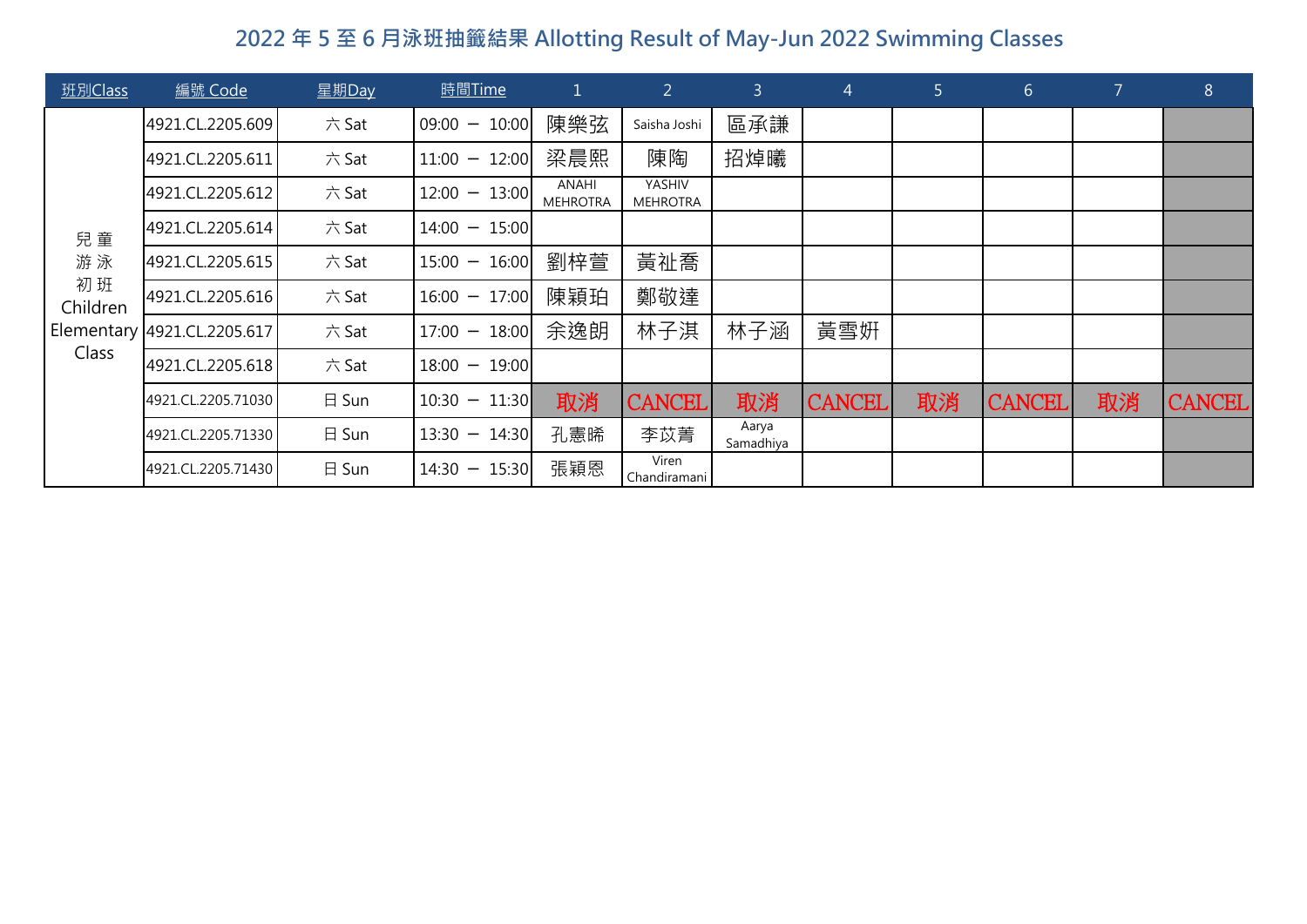| 班別Class                  | 編號 Code            | 星期Day           | <b>時間Time</b>      | $\mathbf{1}$       | $\overline{2}$         | 3   | $\overline{4}$        | 5 <sup>1</sup> | 6 <sup>1</sup> | $\overline{7}$ | $8\phantom{.}$ |
|--------------------------|--------------------|-----------------|--------------------|--------------------|------------------------|-----|-----------------------|----------------|----------------|----------------|----------------|
|                          | 4921.CM.2205.609   | 六 Sat           | $09:00 - 10:00$    |                    |                        |     |                       |                |                |                |                |
|                          | 4921.CM.2205.610   | 六 Sat           | $10:00 - 11:00$    | 劉柏希                | 李紹維                    |     |                       |                |                |                |                |
|                          | 4921.CM.2205.611   | 六 Sat           | $11:00 - 12:00$    | 徐加欣                | 楊澔森                    | 林舒玟 | 梁晉然                   |                |                |                |                |
|                          | 4921.CM.2205.612   | 六 Sat           | $12:00 -$<br>13:00 |                    |                        |     |                       |                |                |                |                |
| 兒童                       | 4921.CM.2205.613   | 六 Sat           | $13:00 -$<br>14:00 | 鄭懿                 |                        |     |                       |                |                |                |                |
| 游泳<br>中班                 | 4921.CM.2205.614   | 六 Sat           | $14:00 - 15:00$    | 黃嘉熙                | 蕭承浠                    | 蕭懿澄 | 馮韻琋                   | 黃雅熙            | 伍澍圻            |                |                |
| Children<br>Intermediate | 4921.CM.2205.615   | 六 Sat           | $15:00 - 16:00$    | 胡文希                | 陳穎                     | 牟穎琛 |                       |                |                |                |                |
| Class                    | 4921.CM.2205.617   | 六 Sat           | $17:00 - 18:00$    | 黃嘉晴                | 阮澤勤                    | 劉懿軒 | <b>Brauner Larisa</b> | 劉妍濤            | 鄭心嵐            |                |                |
|                          | 4921.CM.2205.71030 | $\boxminus$ Sun | $10:30 -$<br>11:30 | 馬康賢                | Chloe Skye<br>Hartland | 梁雯雅 | 劉琛                    |                |                |                |                |
|                          | 4921.CM.2205.71430 | $\boxminus$ Sun | $14:30 - 15:30$    | Marcus<br>Chataway | 林德堃                    |     |                       |                |                |                |                |
|                          | 4921.CM.2205.71530 | $\boxminus$ Sun | $15:30 - 16:30$    | 曹靖熙                | 卓芊宇                    | 林瓚言 | 趙致遠                   | 羅明謙            |                |                |                |
|                          | 4921.CM.2205.71630 | $\boxminus$ Sun | 17:30<br>$16:30 -$ | 劉書禾                | 文曦悠                    | 文曦嶠 |                       |                |                |                |                |
|                          |                    |                 |                    |                    |                        |     |                       |                |                |                |                |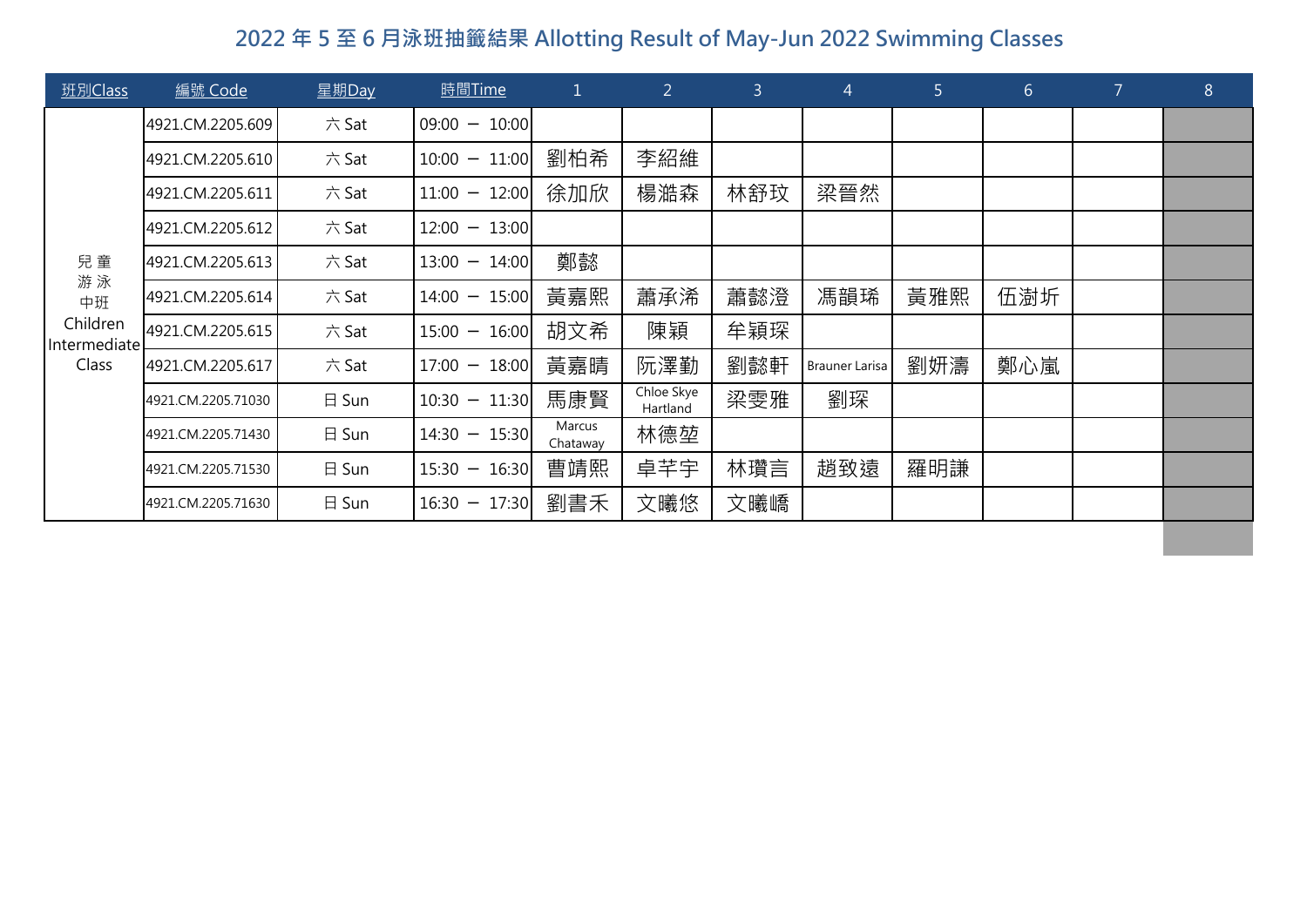| 班別Class         | 編號 Code            | 星期Day | 時間Time                                            |     | $\overline{2}$ | $\overline{3}$ | $\overline{4}$ | 5                      | $6 \overline{6}$ | 7  | $8\,$         |
|-----------------|--------------------|-------|---------------------------------------------------|-----|----------------|----------------|----------------|------------------------|------------------|----|---------------|
|                 | 4921.CH.2205.610   | 六 Sat | $10:00 - 11:00$                                   | 取消  | <b>CANCEL</b>  | 取消             | <b>CANCEL</b>  | 取消                     | <b>CANCEL</b>    | 取消 | <b>CANCEL</b> |
|                 | 4921.CH.2205.612   | 六 Sat | 13:00<br>$12:00 -$                                | 關旻軒 | 黎丞殷            | 陳子睿            |                |                        |                  |    |               |
|                 | 4921.CH.2205.614   | 六 Sat | $14:00 - 15:00$                                   | 黃凱盈 |                |                |                |                        |                  |    |               |
| 兒童<br>游泳        | 4921.CH.2205.615   | 六 Sat | $15:00 - 16:00$                                   | 羅偉峰 | Rayyan Shaikh  | Zara Shaikh    |                |                        |                  |    |               |
| 高班              | 4921.CH.2205.617   | 六 Sat | 18:00<br>17:00<br>$\hspace{0.1mm}-\hspace{0.1mm}$ | 施正顥 | 盧敏鏸            | 劉奕蕎            | 劉卓立            | Quillopo<br>Megan Rose |                  |    |               |
| Children        | 4921.CH.2205.618   | 六 Sat | $18:00 - 19:00$                                   | 取消  | <b>CANCEL</b>  | 取消             | <b>CANCEL</b>  | 取消                     | <b>CANCEL</b>    | 取消 | <b>CANCEL</b> |
| Higher<br>Class | 4921.CH.2205.70930 | 日 Sun | $09:30 - 10:30$                                   | 孫啟翀 |                |                |                |                        |                  |    |               |
|                 | 4921.CH.2205.71030 | 日 Sun | $10:30 - 11:30$                                   | 蔡祖堯 | 謝浩曦            | 謝浩朗            | 黃梓熹            |                        |                  |    |               |
|                 | 4921.CH.2205.71130 | 日 Sun | $11:30 - 12:30$                                   | 葉銘謙 |                |                |                |                        |                  |    |               |
|                 | 4921.CH.2205.71630 | 日 Sun | 17:30<br>$16:30 -$                                | 劉奕蕎 | 劉卓立            |                |                |                        |                  |    |               |

| 班別Class           | 編號 Code            | 星期Day | <u>時間Time</u>   |     |                    | 3.  | $\overline{A}$ | 6 <sub>1</sub> | 8 |
|-------------------|--------------------|-------|-----------------|-----|--------------------|-----|----------------|----------------|---|
|                   | 4921.CA.2205.611   | 六 Sat | $11:00 - 12:00$ | 吳軼晴 | 黎丞謙                | 鄭詩澄 |                |                |   |
| 兒童<br>游泳          | 4921.CA.2205.613   | 六 Sat | $13:00 - 14:00$ | 陳朗晞 |                    |     |                |                |   |
| 深造班               | 4921.CA.2205.616   | 六 Sat | $16:00 - 17:00$ | 牟穎妍 | 黎凱量                | 伍廷謙 |                |                |   |
| Children          | 4921.CA.2205.70930 | 日 Sun | $09:30 - 10:30$ | 劉懿  | 麥栩揚                |     |                |                |   |
| Advanced<br>Class | 4921.CA.2205.71230 | 日 Sun | $12:30 - 13:30$ | 謝政希 | Trisha<br>Wadhwani |     |                |                |   |
|                   | 4921.CA.2205.71530 | 日 Sun | $15:30 - 16:30$ | 鄧思行 | 陳心言                |     |                |                |   |
|                   |                    |       |                 |     |                    |     |                |                |   |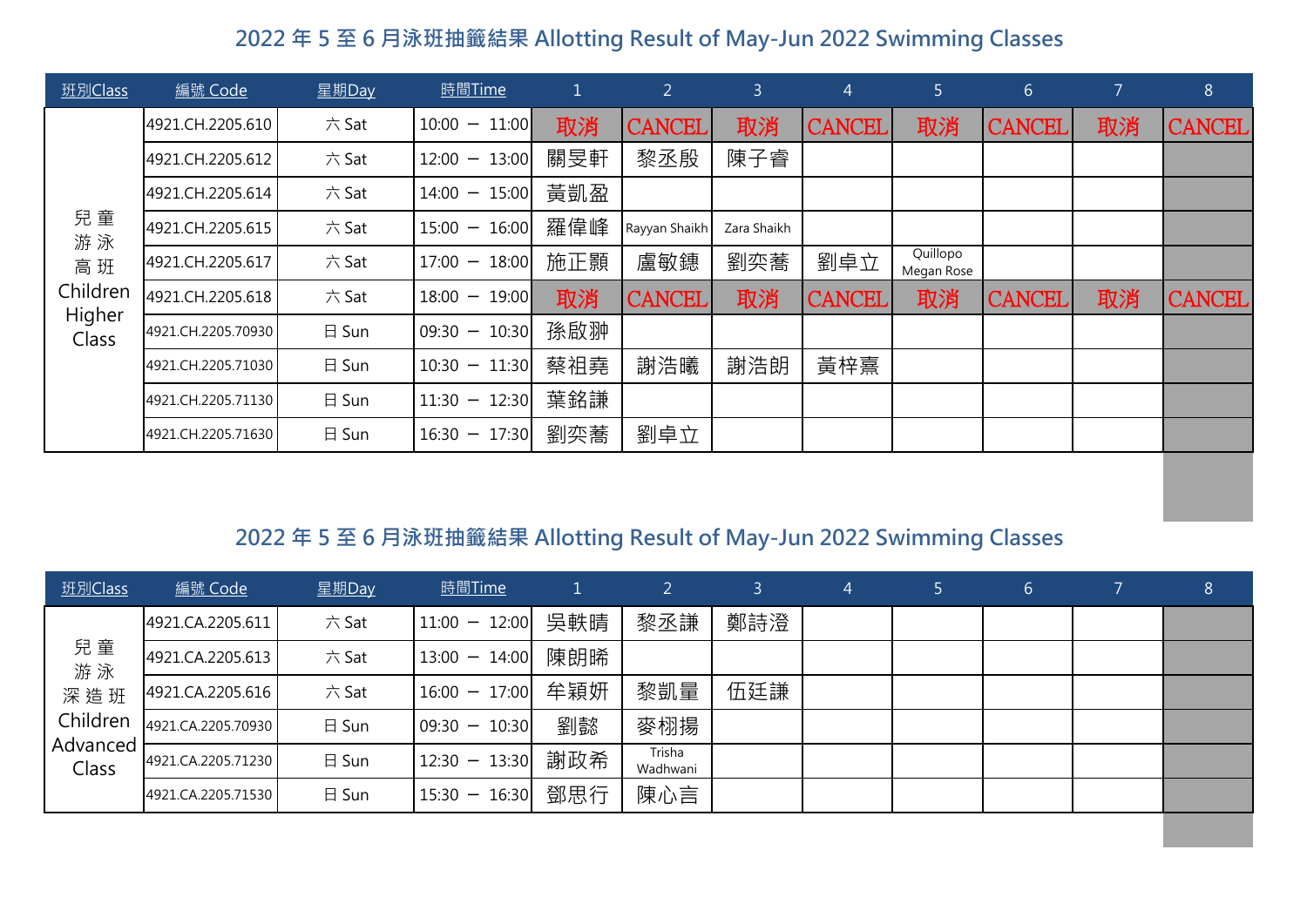| 班別Class       | <u>編號 Code</u>     | 星期Day | <u>時間Time</u>     |     |               |    |               |    |               |    | 8             |
|---------------|--------------------|-------|-------------------|-----|---------------|----|---------------|----|---------------|----|---------------|
| 習泳少年<br>Young | 4921.CF.2205.613   | 六 Sat | $13:00 - 14:00$   | 取消  | <b>CANCEL</b> | 取消 | <b>CANCEL</b> | 取消 | <b>CANCEL</b> | 取消 | <b>CANCEL</b> |
|               | 4921.CF.2205.618   | 六 Sat | 18:00 - 19:00 杜奇峰 |     |               |    |               |    |               |    |               |
| swimmer       | 4921.CF.2205.70930 | 日 Sun | $09:30 - 10:30$   | 馬康耀 | 麥芷晴           |    |               |    |               |    |               |
|               | 4921.CF.2205.71530 | 日 Sun | $15:30 - 16:30$   | 取消  | <b>CANCEL</b> | 取消 | <b>CANCEL</b> | 取消 | <b>CANCEL</b> | 取消 | <b>CANCEL</b> |

| 班別Class         | <u>編號 Code</u>                                        | 星期Day | <u>時間Time</u>      |    |                       |     |               |     |               |    |               |
|-----------------|-------------------------------------------------------|-------|--------------------|----|-----------------------|-----|---------------|-----|---------------|----|---------------|
|                 | 4921.AD.2205.419                                      | 四 Thu | $19:00 - 20:00$    | 取消 | <b>CANCEL</b>         | 取消  | <b>CANCEL</b> | 取消  | <b>CANCEL</b> | 取消 | <b>CANCEL</b> |
| 成人游泳班 <br>Adult | 4921.AD.2205.519                                      | 五 Fri | $19:00 - 20:00$    |    |                       |     |               |     |               |    |               |
| Class           | $\left $ Swimming $\right $ 4921.AD.2205.608 $\left $ | 六 Sat | 08:00 - 09:00  葉美華 |    |                       |     |               |     |               |    |               |
|                 | 4921.AD.2205.619                                      | 六 Sat | 19:00 - 20:00  謝玉華 |    | Bishwakarma<br>Pushpa | 黃愛玉 | 蔡仲文           | 蔡銘成 |               |    |               |

| __ 班別Class   | 編號 Code                         | 星期Day | 時間Time          |  |  |  |  |
|--------------|---------------------------------|-------|-----------------|--|--|--|--|
| Ladies Adult | ■ 女子成人游泳班   4921.AF.2205.520    | 五 Fri | 21:00<br>20:00  |  |  |  |  |
|              | Swimming Class 4921.AF.2205.620 | 六 Sat | $20:00 - 21:00$ |  |  |  |  |

| <u>班別Class</u>         | 編號 Code                  | 星期Day   | 時間Time             |     |     |  |  |  |
|------------------------|--------------------------|---------|--------------------|-----|-----|--|--|--|
| Adult                  | 成人游泳改良班 4921.AM.2205.119 | $-$ Mon | 19:00 - 20:00  唐慧敏 | 陳博文 |     |  |  |  |
| Swimming<br>Enrichment | 4921.AM.2205.419         | 四 Thu   | 19:00 - 20:00  唐慧敏 | 陳博文 | 黃健華 |  |  |  |

| 班別Class      | 編號 Code          | 星期Day   | 時間Time             |      |     |                    |     |     |     |     |     |
|--------------|------------------|---------|--------------------|------|-----|--------------------|-----|-----|-----|-----|-----|
| 水中健體修身       | 4921.AA.2205.219 | $-$ Tue | 20:00<br>$19:00 -$ | 陳綺驊  | 陳麗芳 | <b>LAM REBECCA</b> | 唐慧敏 | 蔡禮文 | 黃惠芳 | 楊愛薇 | 謝鎮弟 |
| Hydrofitness |                  |         |                    | ,黃愛工 | 蔡銘成 |                    |     |     |     |     |     |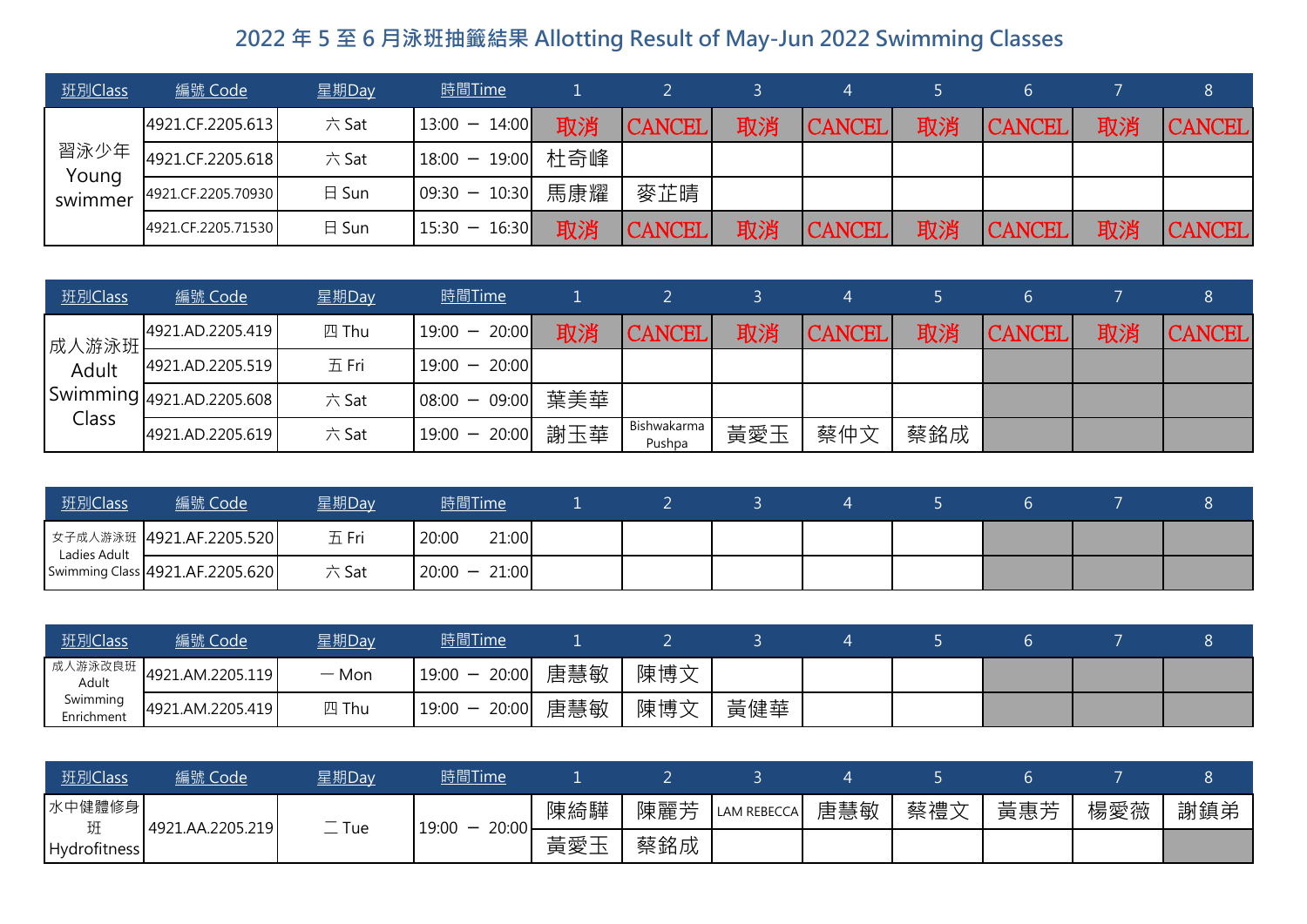| 班別Class        | 編號 Code                                                    | 星期Day        | 時間Time                        | $\mathbf{1}$ | 2 <sup>1</sup>     | $\overline{3}$ | $\overline{4}$ | 5 <sup>1</sup> | 6 <sup>1</sup> | $\overline{7}$ | 8             |
|----------------|------------------------------------------------------------|--------------|-------------------------------|--------------|--------------------|----------------|----------------|----------------|----------------|----------------|---------------|
|                | 4921.M1.2205.115                                           | $-$ Mon      | $15:00 - 15:50$               |              |                    |                |                |                |                |                |               |
|                | 4921.M1.2205.116                                           | $-$ Mon      | $16:00 - 16:50$               | 取消           | <b>CANCEL</b>      | 取消             | <b>CANCEL</b>  | 取消             | <b>CANCEL</b>  | 取消             | <b>CANCEL</b> |
|                | 4921.M1.2205.117                                           | $-$ Mon      | $17:00 - 17:50$               | 袁卓翹          | 白祖妮                |                |                |                |                |                |               |
|                | 4921.M1.2205.118                                           | $-$ Mon      | $18:00 - 18:50$               | 黃天悦          |                    |                |                |                |                |                |               |
|                | 4921.M1.2205.215                                           | $\equiv$ Tue | $15:00 - 15:50$               | 容晞瑜          | 容駿傑                |                |                |                |                |                |               |
|                | 4921.M1.2205.216                                           | $\equiv$ Tue | $16:00 - 16:50$ Freddie Wylde |              | 白祖妮                |                |                |                |                |                |               |
| 幼兒游泳-          | 4921.M1.2205.217                                           | $\equiv$ Tue | $17:00 - 17:50$               | 李俊霖          |                    |                |                |                |                |                |               |
| 班 + 初一         | 4921.M1.2205.218                                           | $\equiv$ Tue | $18:00 - 18:50$               |              |                    |                |                |                |                |                |               |
| 班(魚苗章)<br>Pre- | 4921.M1.2205.315                                           | $\equiv$ Wed | $15:00 - 15:50$               |              |                    |                |                |                |                |                |               |
| school         | 4921.M1.2205.316                                           | $\equiv$ Wed | $16:00 - 16:50$               | Lola Jane    | 吳卓勳                |                |                |                |                |                |               |
| Elementar      | Classes $1 +  _{4921.M1.2205.317}$                         | $\equiv$ Wed | $17:00 - 17:50$ Avalyn visher |              | Theodore<br>visher | 白祖妮            |                |                |                |                |               |
|                | $\frac{1}{2}$ y Classes I $\frac{1}{2}$ (4921.M1.2205.318) | $\equiv$ Wed | $18:00 - 18:50$               | 張皓哲          | 陳學宜                |                |                |                |                |                |               |
|                | (Baby Fish 4921.M1.2205.415                                | 四 Thu        | $15:00 - 15:50$               | 取消           | <b>CANCEL</b>      | 取消             | <b>CANCEL</b>  | 取消             | <b>CANCEL</b>  | 取消             | <b>CANCEL</b> |
| Level)         | 4921.M1.2205.416                                           | 四 Thu        | $16:00 - 16:50$               | 取消           | <b>CANCEL</b>      | 取消             | <b>CANCEL</b>  | 取消             | <b>CANCEL</b>  | 取消             | <b>CANCEL</b> |
|                | 4921.M1.2205.417                                           | 四 Thu        | $17:00 - 17:50$               | 取消           | <b>CANCEL</b>      | 取消             | <b>CANCEL</b>  | 取消             | <b>CANCEL</b>  | 取消             | <b>CANCEL</b> |
|                | 4921.M1.2205.418                                           | 四 Thu        | $18:00 - 18:50$               | 取消           | <b>CANCEL</b>      | 取消             | <b>CANCEL</b>  | 取消             | <b>CANCEL</b>  | 取消             | <b>CANCEL</b> |
|                | 4921.M1.2205.515                                           | 五 Fri        | 15:00 - 15:50 木砂真榮            |              |                    |                |                |                |                |                |               |
|                | 4921.M1.2205.516                                           | 五 Fri        | $16:00 - 16:50$               | 林珀珽          | 梁雅玥                |                |                |                |                |                |               |
|                | 4921.M1.2205.517                                           | 五 Fri        | $17:00 - 17:50$               | 周群洛          | 黃嘉舜                | 李彥亨            | 王禮同            |                |                |                |               |
|                | 4921.M1.2205.518                                           | 五 Fri        | $18:00 - 18:50$               | 梁昊天          | 余研智                |                |                |                |                |                |               |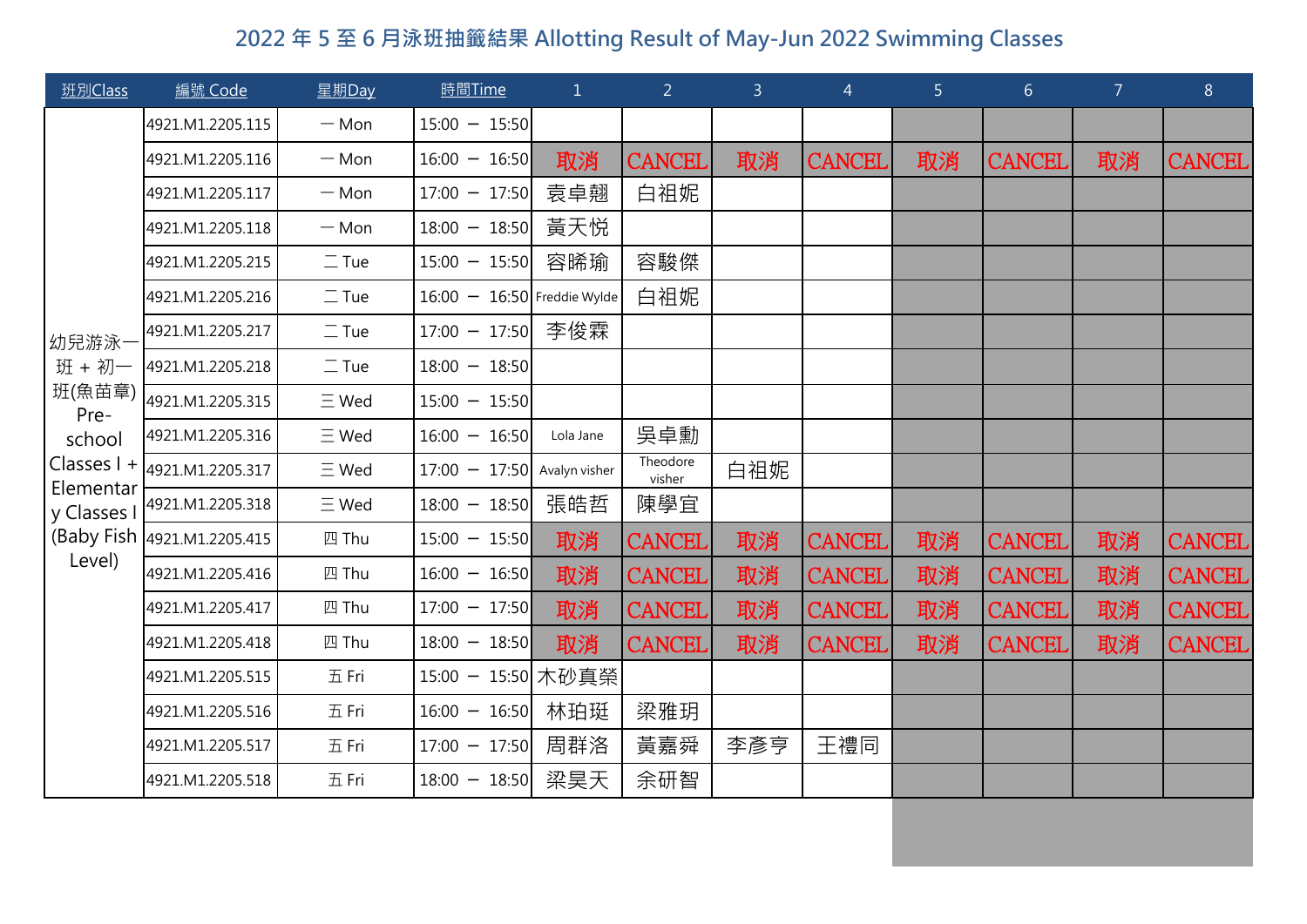| 班別Class                                                                                                                    | 編號 Code           | 星期Day        | 時間Time             | $\mathbf{1}$                 | $\overline{2}$                    | 3 <sup>1</sup>              | $\overline{4}$ | 5 <sub>1</sub> | 6 <sup>1</sup> | $\overline{7}$ | 8             |
|----------------------------------------------------------------------------------------------------------------------------|-------------------|--------------|--------------------|------------------------------|-----------------------------------|-----------------------------|----------------|----------------|----------------|----------------|---------------|
| 幼兒游泳二<br>班 + 初二、<br>三班(水獺<br>海豹章)<br>Pre-school<br>Classes II +<br>Elementary<br>Classes II,<br>III (Otter,<br>Seal Level) | 4921.M2.2205.115  | $-$ Mon      | $15:00 - 15:50$    | Lina Van<br>Wezemael         | <b>RUPCHANDA</b><br>NI AVIR AMIT  | Ethan Walker                |                |                |                |                |               |
|                                                                                                                            | 4921.M2.2205.116  | $-$ Mon      | $16:00 - 16:50$    | AUTHLLL<br><b>TISSIER DE</b> | 侯文熙                               |                             |                |                |                |                |               |
|                                                                                                                            | 4921.M2.2205.117  | $-$ Mon      | $17:00 - 17:50$    | 楊一樂                          |                                   | Amelia Pepper Brandon Busby |                |                |                |                |               |
|                                                                                                                            | 4921.M2.2205.118  | $-$ Mon      | $18:00 - 18:50$    | Saisha Joshi                 |                                   |                             |                |                |                |                |               |
|                                                                                                                            | 4921.M2.2205.215  | $\equiv$ Tue | $15:00 - 15:50$    | 歐陽信                          | 李因                                | <b>Tyler Clarence</b>       | Erin Bourke    |                |                |                |               |
|                                                                                                                            | 4921.M2.2205.216  | $\equiv$ Tue | $16:00 - 16:50$    | Sophia Della<br>Vedova       | Anya Sinha                        | Isla Wylde                  | 趙睿婕            |                |                |                |               |
|                                                                                                                            | 4921.M2.2205.217  | $\equiv$ Tue | $17:00 - 17:50$    | 陳玟希                          | Georges DO<br>FAYETTE             | 余俊仁                         | 李曉俊            |                |                |                |               |
|                                                                                                                            | 4921.M2.2205.218  | $\equiv$ Tue | $18:00 - 18:50$    | 馬翠瑜                          | 黃怡萱                               | 王樂希                         |                |                |                |                |               |
|                                                                                                                            | 4921.M2.2205.315  | $\equiv$ Wed | $15:00 - 15:50$    |                              |                                   |                             |                |                |                |                |               |
|                                                                                                                            | 4921.M2.2205.316  | $\equiv$ Wed | $16:00 - 16:50$    | 黃琛惠                          |                                   |                             |                |                |                |                |               |
|                                                                                                                            | 4921.M2.2205.317  | $\equiv$ Wed | $17:00 - 17:50$    | 鄧暟晴                          |                                   |                             |                |                |                |                |               |
|                                                                                                                            | 4921.M2.2205.318  | $\equiv$ Wed | $18:00 - 18:50$    | 古梓諾                          | 林紫柔                               |                             |                |                |                |                |               |
|                                                                                                                            | 4921.M2.2205.319  | $\equiv$ Wed | $19:00 - 19:50$    |                              |                                   |                             |                |                |                |                |               |
|                                                                                                                            | 4921.M2.2205.415  | 四 Thu        | $15:00 - 15:50$    | 黃睿思                          | Erin Bourke                       |                             |                |                |                |                |               |
|                                                                                                                            | 4921.M2.2205.416  | 四 Thu        | $16:00 - 16:50$    | Louis Milner<br>Nguyen       |                                   |                             |                |                |                |                |               |
|                                                                                                                            | 4921.M2.2205.417  | 四 Thu        | $17:00 - 17:50$    | 陳俊傑                          | 陳諾賢                               | 蔡亓軒                         | 陳玟希            |                |                |                |               |
|                                                                                                                            | 4921.M2.2205.418  | 四 Thu        | $18:00 - 18:50$    | Prouten Tori                 | 鄭高蕊                               | Penny<br>Lawrence           |                |                |                |                |               |
|                                                                                                                            | 4921.M2.2205.515  | 五 Fri        | 15:00 - 15:50 木砂美藍 |                              | 何以宸                               | Erin Boruke                 | 何以嵐            |                |                |                |               |
|                                                                                                                            | 4921.M2.2205.516  | 五 Fri        | $16:00 - 16:50$    | 梁雅日                          | 陳俊逸                               | 趙韻清                         | 陳凱縈            |                |                |                |               |
|                                                                                                                            | 4921.M2.2205.516B | 五 Fri        | $16:00 - 16:50$    |                              |                                   |                             |                |                |                |                |               |
|                                                                                                                            | 4921.M2.2205.517  | 五 Fri        | $17:00 - 17:50$    | 李彥熹                          | LUISA KIHARA<br><b>FREY RAMOS</b> | 吳鎰浠                         |                |                |                |                |               |
|                                                                                                                            | 4921.M2.2205.518  | 五Fri         | $18:00 - 18:50$    | 取消                           | CANCEL                            | 取消                          | CANCEL         | 取消             | <b>CANCEL</b>  | 取消             | <b>CANCEL</b> |